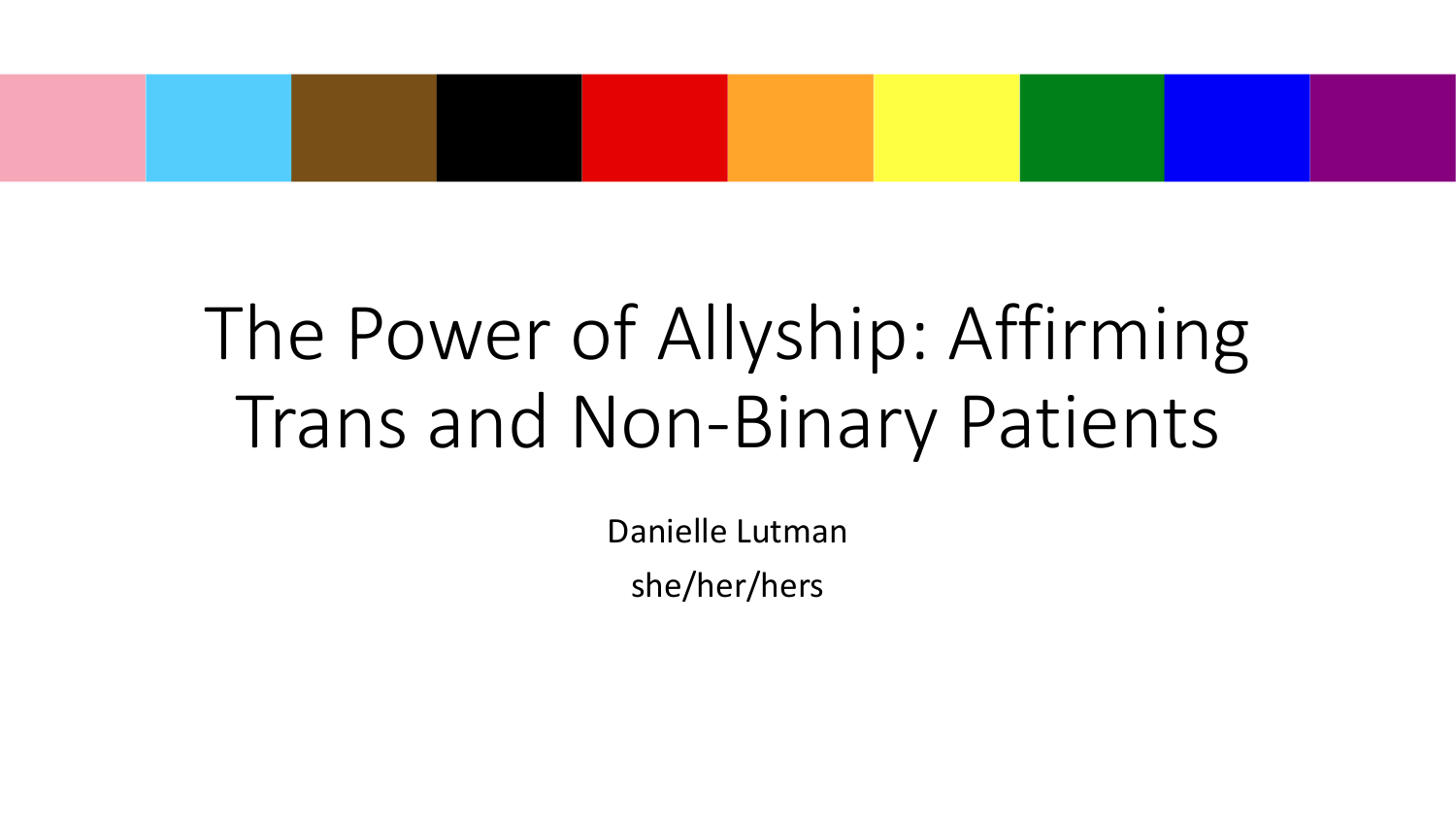### Terminology

- Ally
	- Any person that actively promotes and aspires to advance the culture of inclusion through intentional, positive and conscious efforts that benefit people as a whole.
- Allyship
	- a lifelong process of building relationships based on trust, consistency, and accountability with marginalized individuals and/or groups of people.
	- not self-defined; your work and efforts must be recognized by those you are seeking to ally with.
	- an opportunity to grow and learn about ourselves, whilst building confidence in others.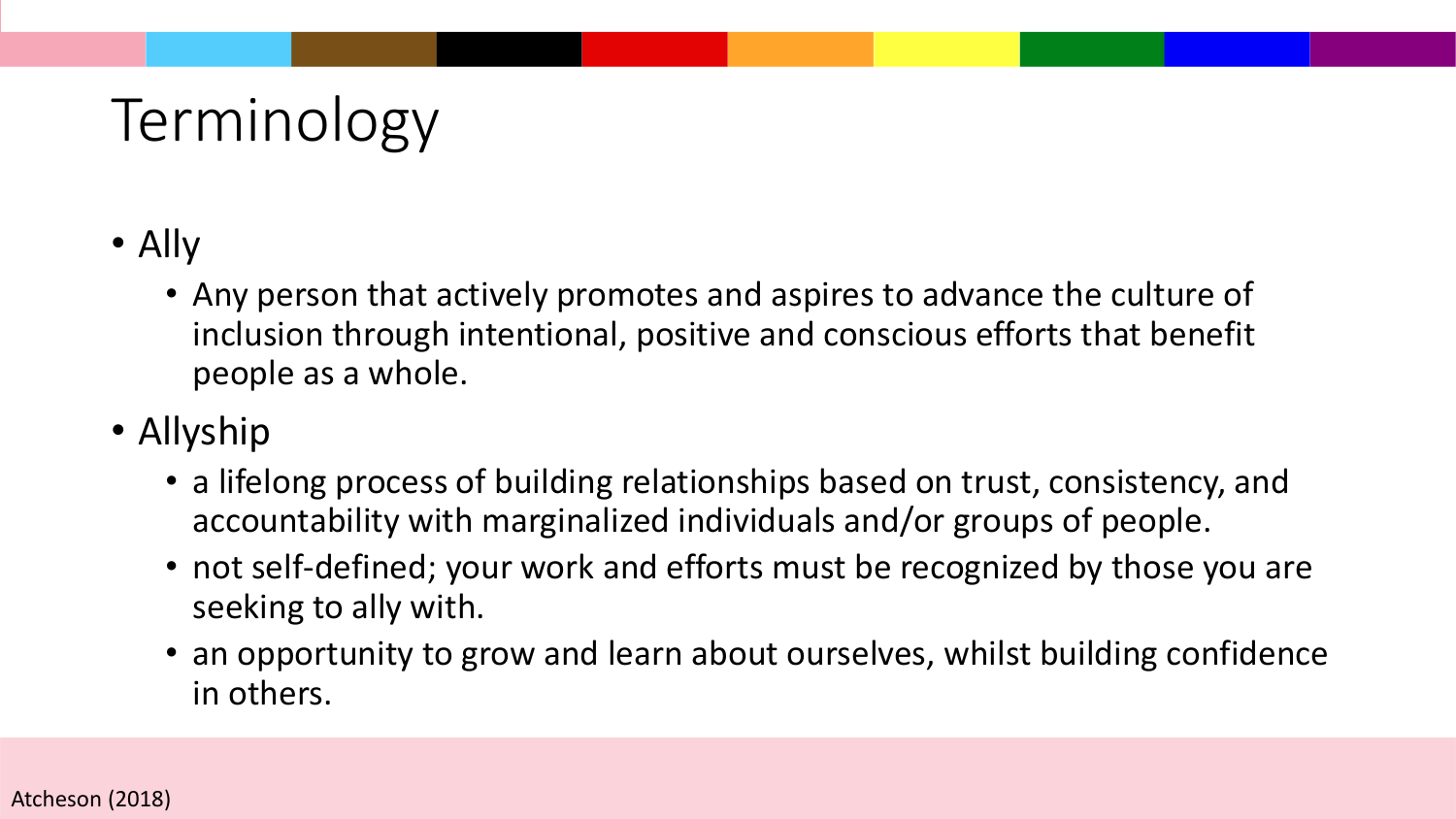### Terminology

- Transgender/Trans: an umbrella term for people whose gender identity differs from the sex they were assigned at birth.
- Non-Binary: an umbrella used by some people who experience their gender identity and/or gender expression as falling outside the categories of man and woman. They may define their gender as falling somewhere in between man and woman, or they may define it as wholly different from these terms.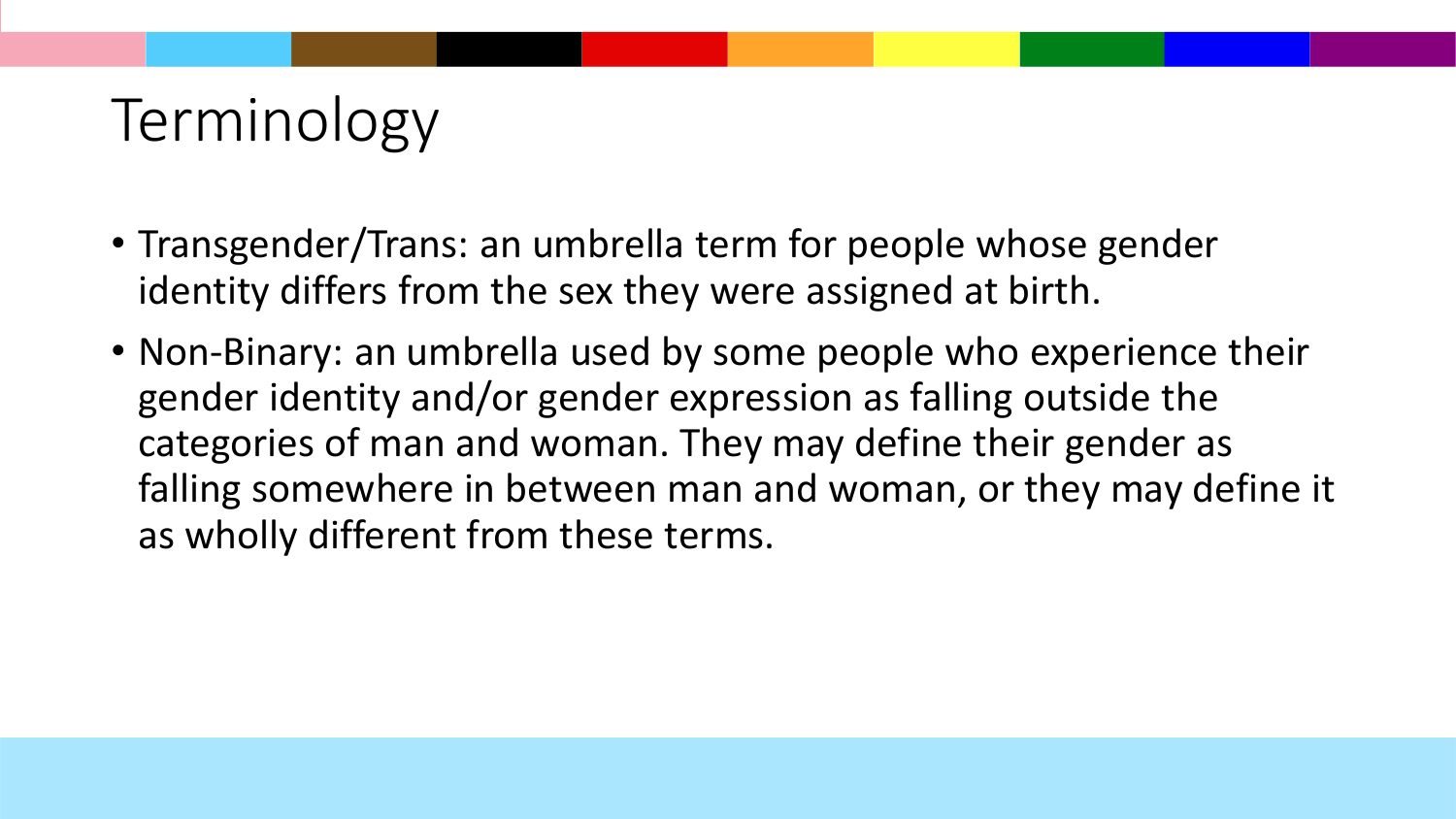## **Umbrella**

**Trans\*** 

#### **Trans\*/Transgender Someone who does not identify** with their sex assigned at birth

**Transfeminine/Transmasculine Someone who identifies more female** than male or more male than female

#### **Trans Man/Trans Woman**

**Someone who was female at birth** but identifies as male/someone who was male at birth but identifies as female

#### **Agender**

**Someone who does not identify** with a gender

#### **Two-Spirit**

**Someone who fills one of the many** mixed-gender roles prevelant in Native **American communities** 

#### **Multigender**

**Someone who identifies with more** than one gender (e.g. bigender)

#### **Gender Fluid**

**Someone whose gender changes** 

#### **Genderqueer**

**Someone who does not identify** within the gender binary

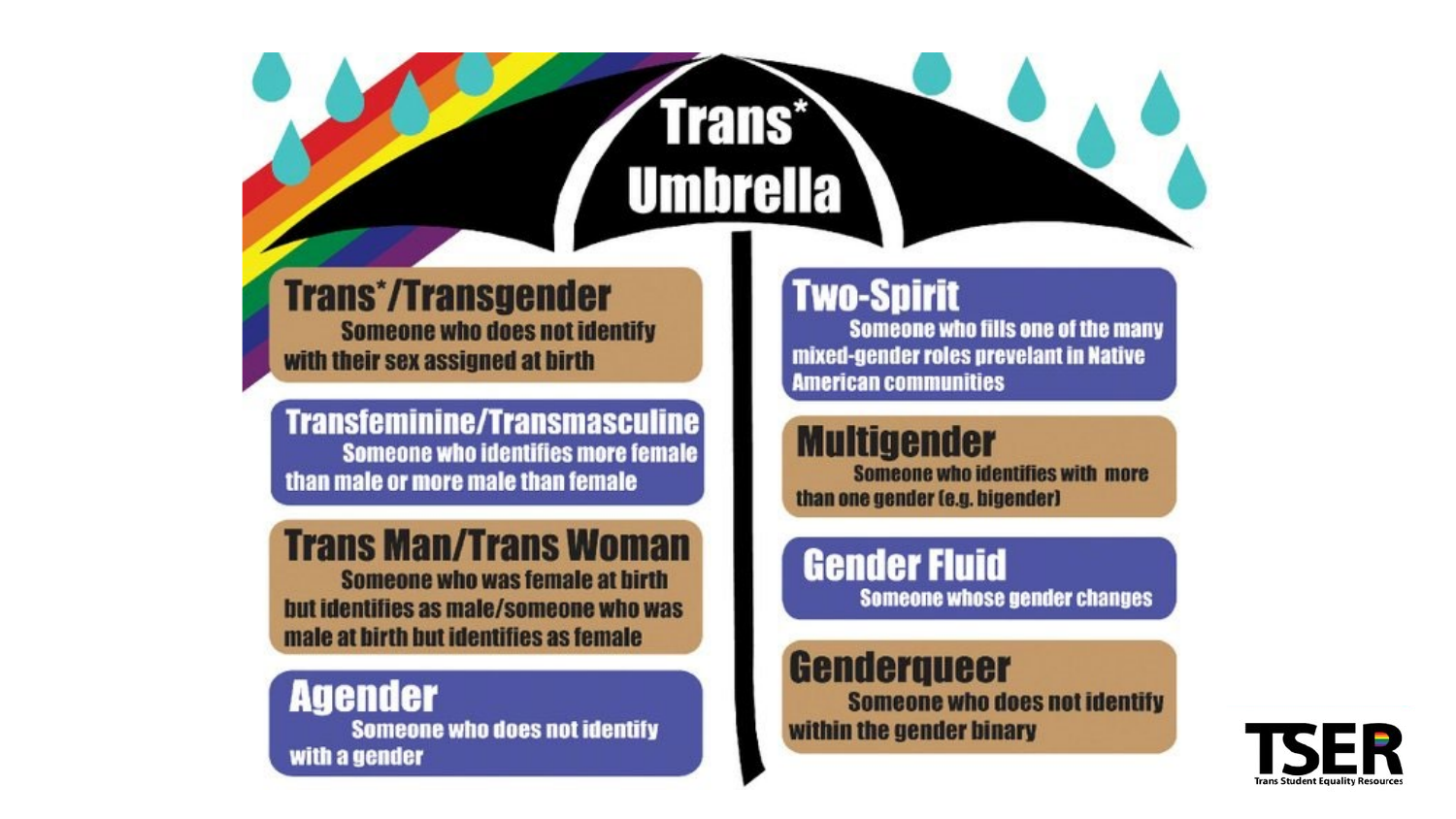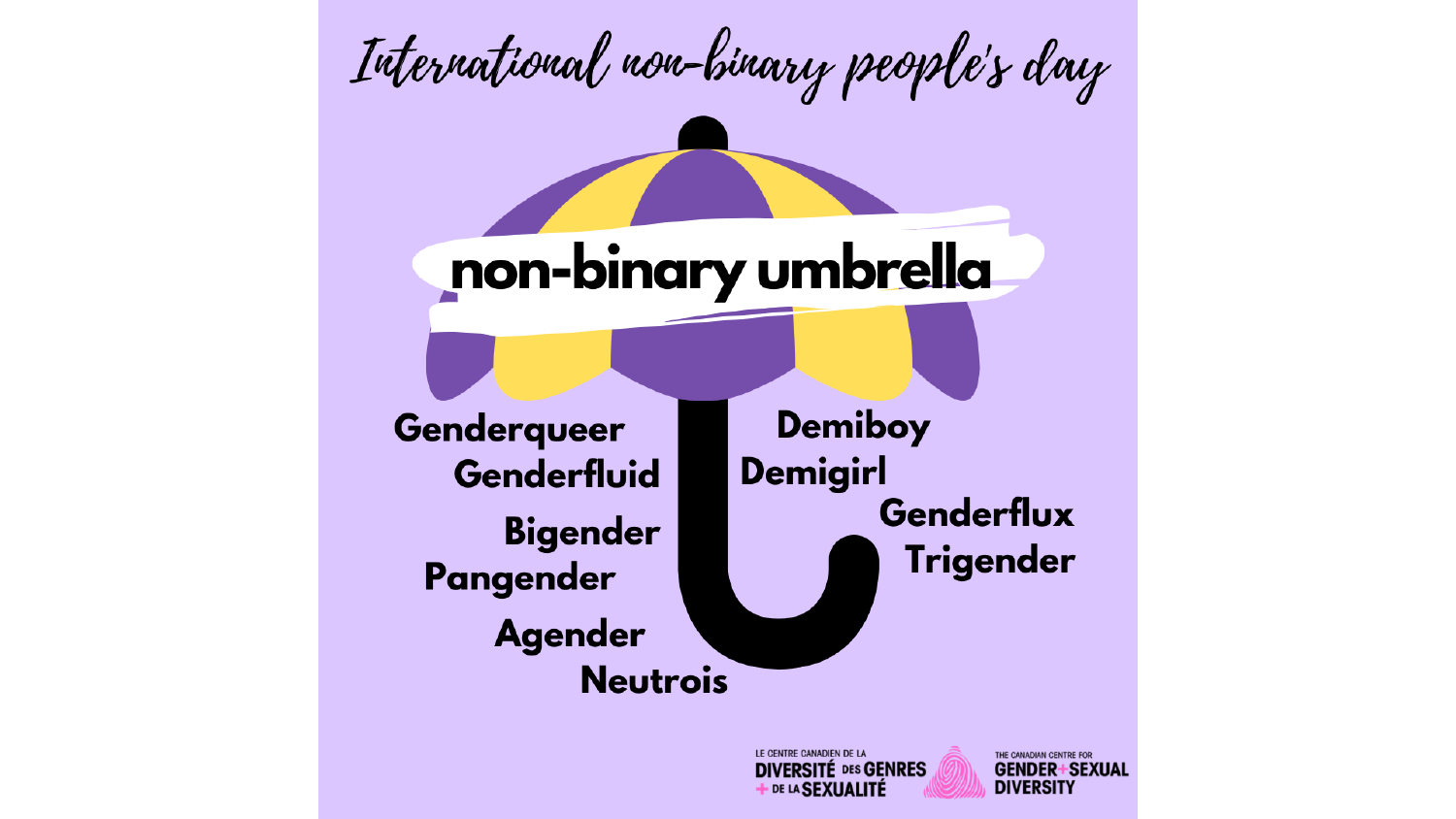## GENDER

**Gender Identity is our** internal perception or understanding of our gender based on how our culture defines gender.

Examples: nonbinary, transgender, woman, man, genderqueer

**Gender Expression is** made up of the ways in which we present ourselves to society. One can express their gender differently than they identify.

Examples: androgynous, feminine, masculine

Biological Sex is made up of gonads, chromosomes, external genitalia, secondary sex characteristics, and hormones; and is usually assigned at birth.

Examples: intersex, female, male

# Pronouns are words used in place of someone's name.

How to respectfully ask someone their pronouns:

 $\mathbf{G}_{I}$  use they/them /theirs pronouns, how about you? 99

I'm sorry, can you remind me of your pronouns? 99

| Subjective                                       | Objective   | <b>Possessive Adjective</b> | <b>Possessive Pronoun</b> | Practice using gender<br>neutral language: |
|--------------------------------------------------|-------------|-----------------------------|---------------------------|--------------------------------------------|
|                                                  |             |                             |                           | Mailman                                    |
| She laughed                                      | I like her  | Her books                   | Those are hers            | Mail Carrier                               |
| He laughed                                       | I like him  | His books                   | Those are his             | Waitress                                   |
| They laughed                                     | I like them | Their books                 | Those are theirs          | Server                                     |
| Ze* laughed                                      | I like zir  | Zir books                   | Those are zirs            | Fireman                                    |
| *Ze/zir/zirs pronouns sound like zee, zur, zurs. | Firefighter |                             |                           |                                            |

#### ASK. RESPECT. PRACTICE.

The University of Toledo LGBTQA+ Initiatives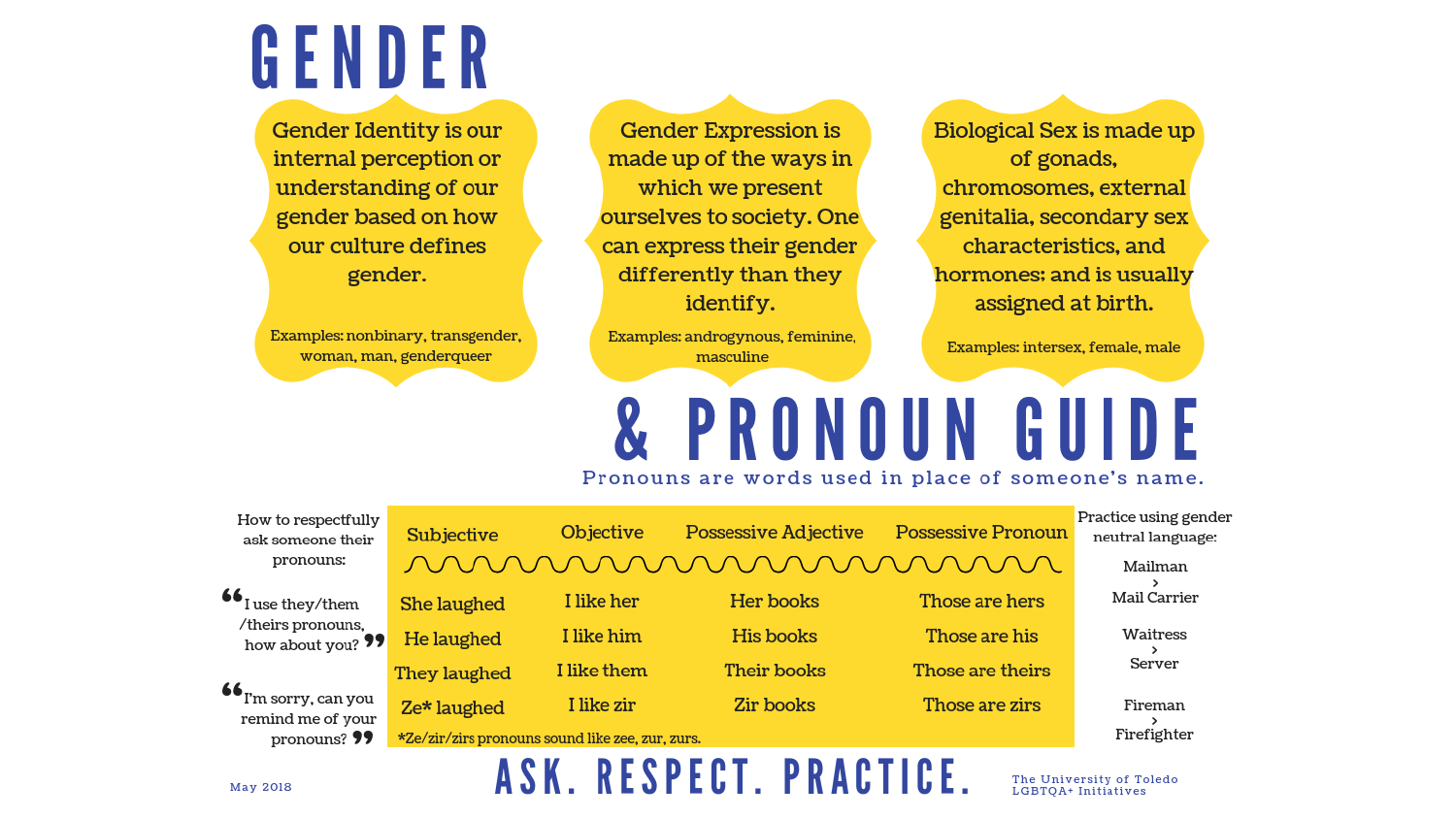### Standard Model of Care v. Informed Consent

- Standard Model of Care
	- Currently recommended by the World Professional Association for Transgender Health's Standards of Care
	- Requires a mental health diagnosis of gender dysphoria for gender-affirming medical care
- Informed consent
	- Personal autonomy of patient is prioritized
	- Involvement of a mental health professional is encouraged but not required
	- No mental health diagnosis is required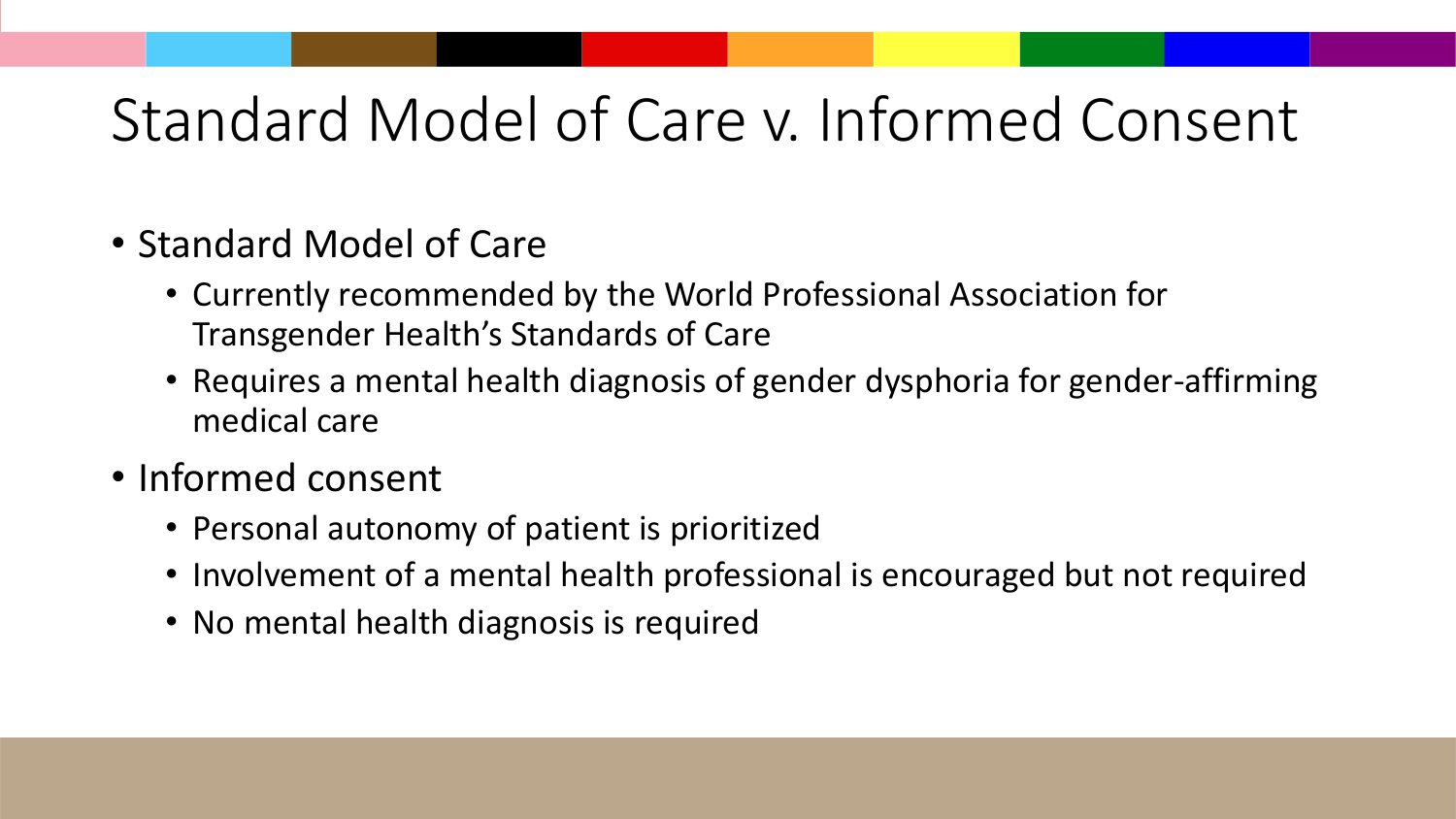### Ohio's Healthcare Laws and Policies

| <b>Healthcare Laws and Policies</b>                                                        |                      | <b>Sexual Orientation</b> |                               | <b>Gender Identity</b> |  |
|--------------------------------------------------------------------------------------------|----------------------|---------------------------|-------------------------------|------------------------|--|
|                                                                                            | Law Exists?          | <b>Tally</b>              | Law Exists?                   | <b>Tally</b>           |  |
| Private Health Insurance Nondiscrimination Laws                                            | (X                   | 0/1                       |                               | 0/1                    |  |
| Health Insurance Providers Banned from Excluding Coverage for Transgender-Specific<br>Care | $-$                  | $-$                       | $\mathbf x$                   | 0/1                    |  |
| State Medicaid Policy Related to Coverage for Transgender People                           | $\qquad \qquad =$    | $\qquad \qquad =$         | <b>NEGATIVE</b><br>LAW        | $-1/1$                 |  |
| Negative Law: Transgender Inclusive Health Benefits for State Employees                    | $\frac{1}{2}$        | $\frac{1}{2}$             | <b>NEGATIVE</b><br><b>LAW</b> | $-0.5/0.5$             |  |
| <b>Data Collection</b>                                                                     |                      |                           |                               |                        |  |
| <b>LGBTQ Adults</b>                                                                        | $\blacktriangledown$ | 0.5/0.5                   |                               | 0.5/0.5                |  |
| <b>LGBTQ Youth</b>                                                                         | ×                    | 0/0.5                     |                               | 0/0.5                  |  |
| <b>Subtotal</b>                                                                            | 0.5/2                |                           | $-1/4.5$                      |                        |  |
| <b>Healthcare Total</b><br>$-0.5/6.5$                                                      |                      |                           |                               |                        |  |

Movement Advancement Project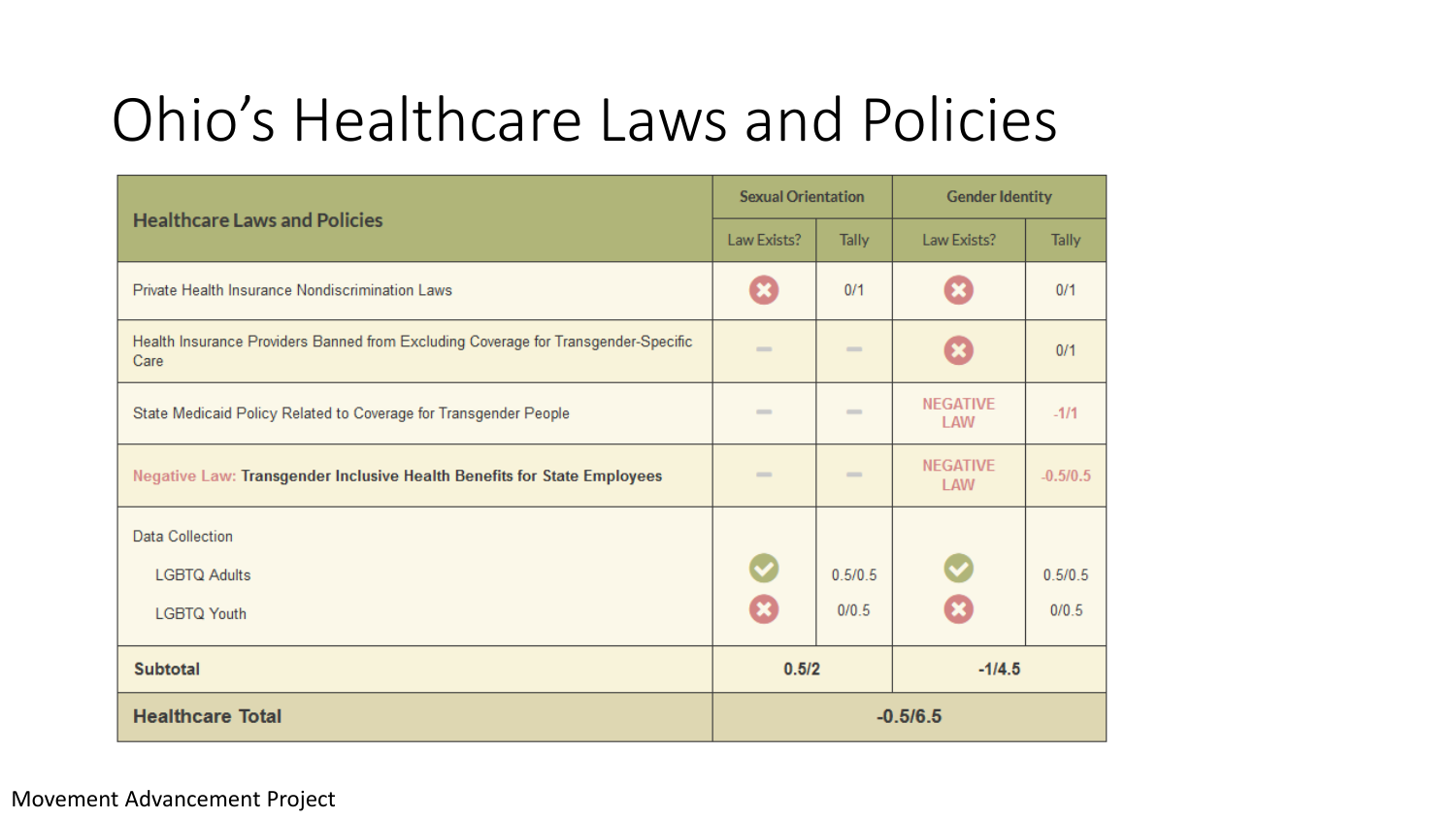### Ohio's Safety Laws and Policies

|                                                                         | <b>Sexual Orientation</b> |              | <b>Gender Identity</b> |         |
|-------------------------------------------------------------------------|---------------------------|--------------|------------------------|---------|
| <b>Criminal Justice Laws and Policies</b>                               | Law Exists?               | <b>Tally</b> | Law Exists?            | Tally   |
| Hate Crime Law Covering LGBTQ People                                    | ×                         | 0/1          |                        | 0/1     |
| Ban on Panic Defense                                                    | $\bm{x}$                  | 0/1          | $\mathbf x$            | 0/1     |
| Negative Law: State Criminalizes Exposure to and/or Transmission of HIV | <b>NEGATIVE LAW</b>       | $-11-1$      | <b>NEGATIVE LAW</b>    | $-11-1$ |
| Subtotal                                                                | $-1/2$                    |              | $-1/2$                 |         |
| <b>Criminal Justice Total</b><br>$-2/4$                                 |                           |              |                        |         |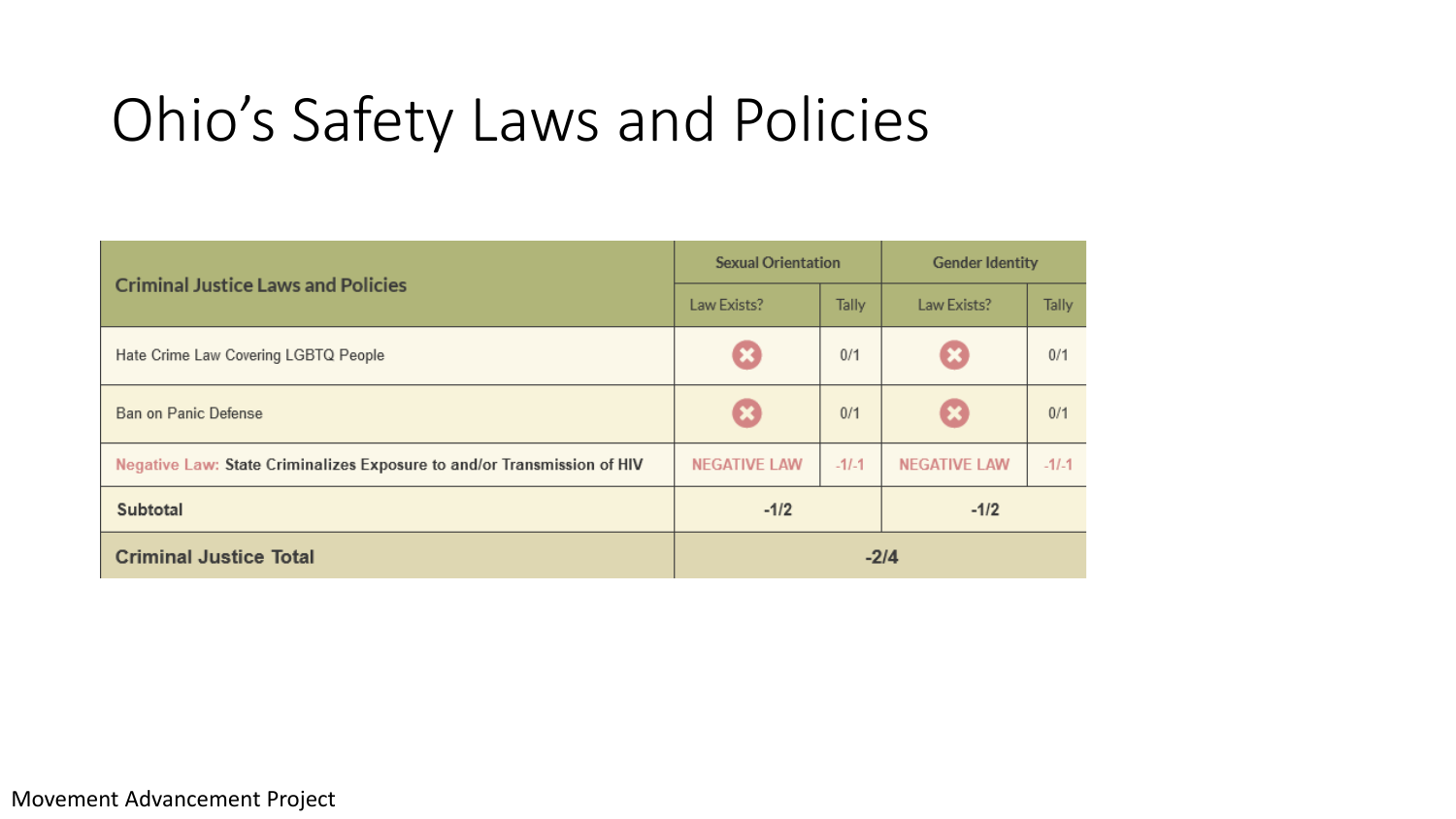## Can medical practitioners deny LGBTQA+ folks care in Ohio?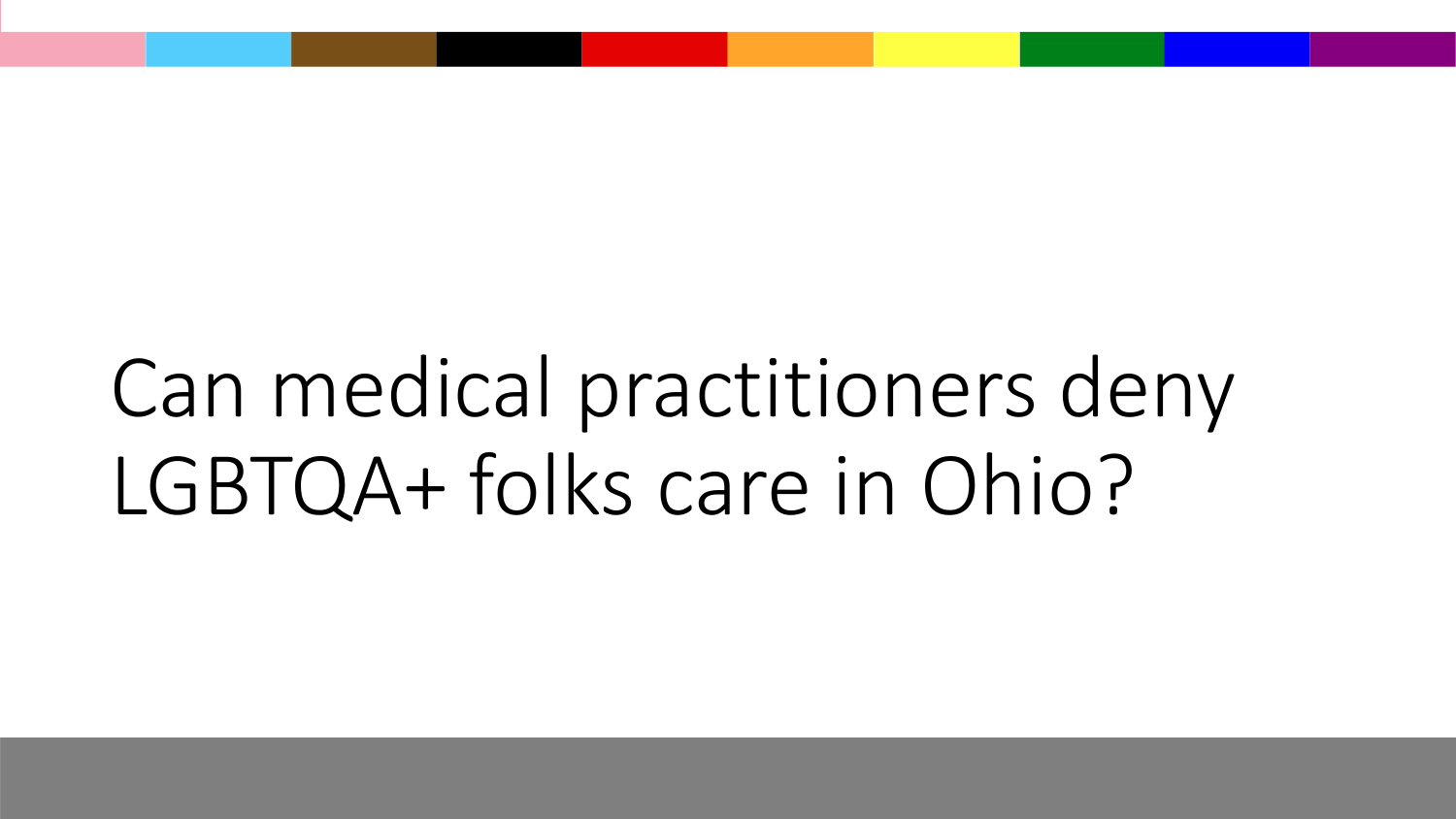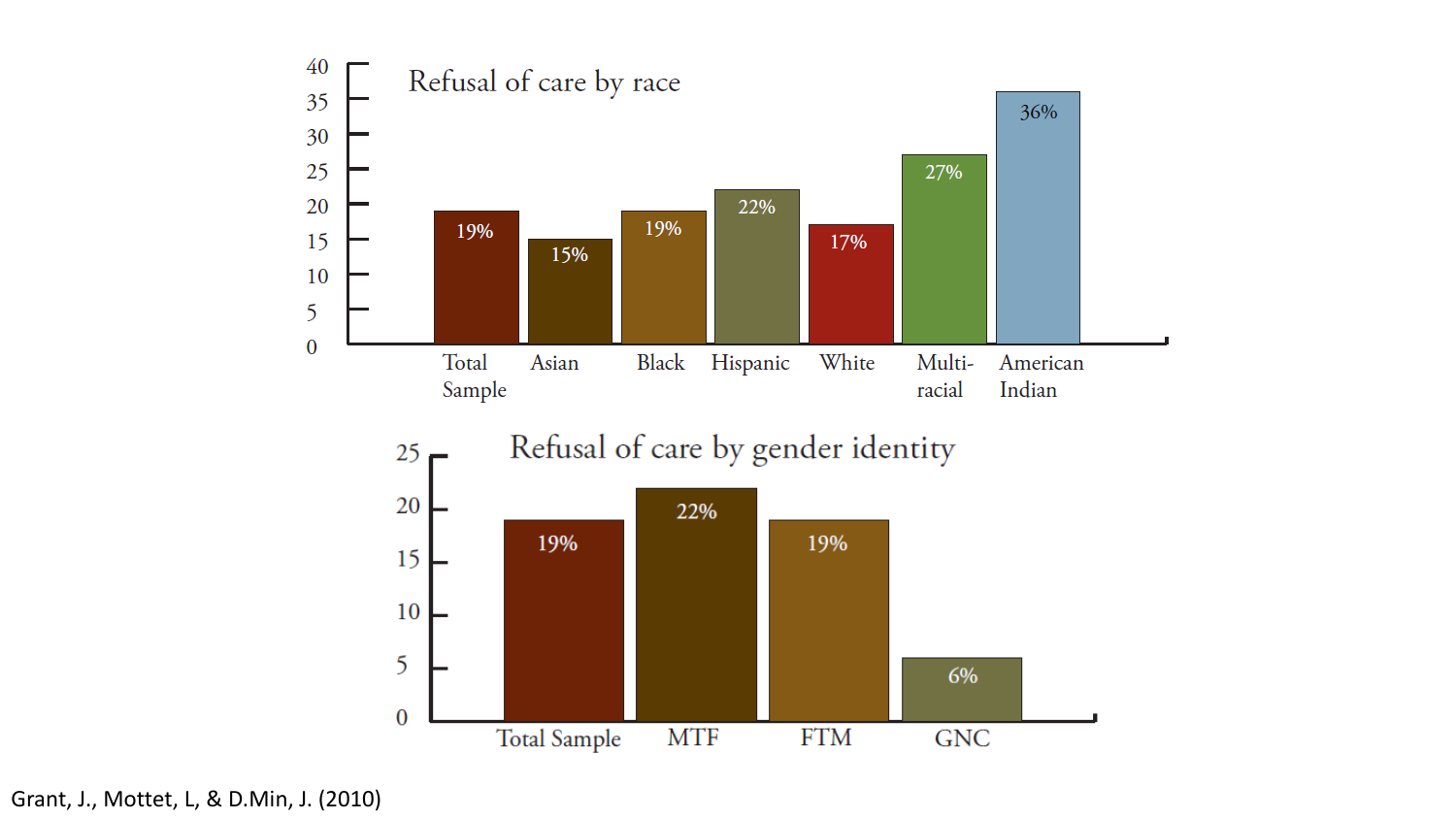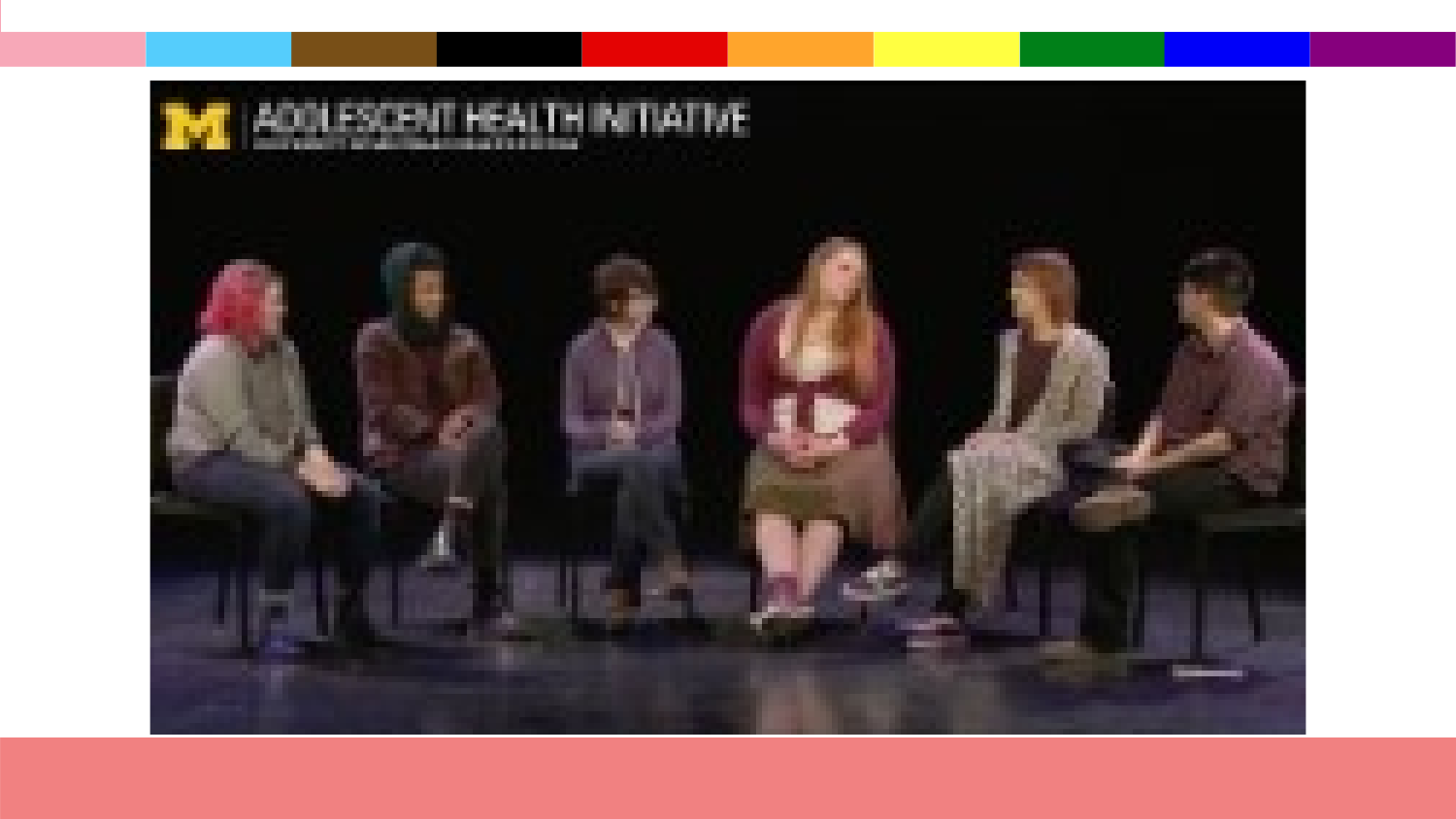### Negative Experiences when seeing a health care provider in the past year

- 24% had to teach their health care provider about transgender people to get appropriate care
- 15% had a health care provider ask them unnecessary or invasive questions unrelated to the reason for their visit
- 6% were verbally harassed in a health care setting & 2% experienced physical abuse during treatment
- 5% had a health care provider use harsh or abusive language when treating them
- 1% were physically attacked & 1% were sexually assaulted during their visit in a health care setting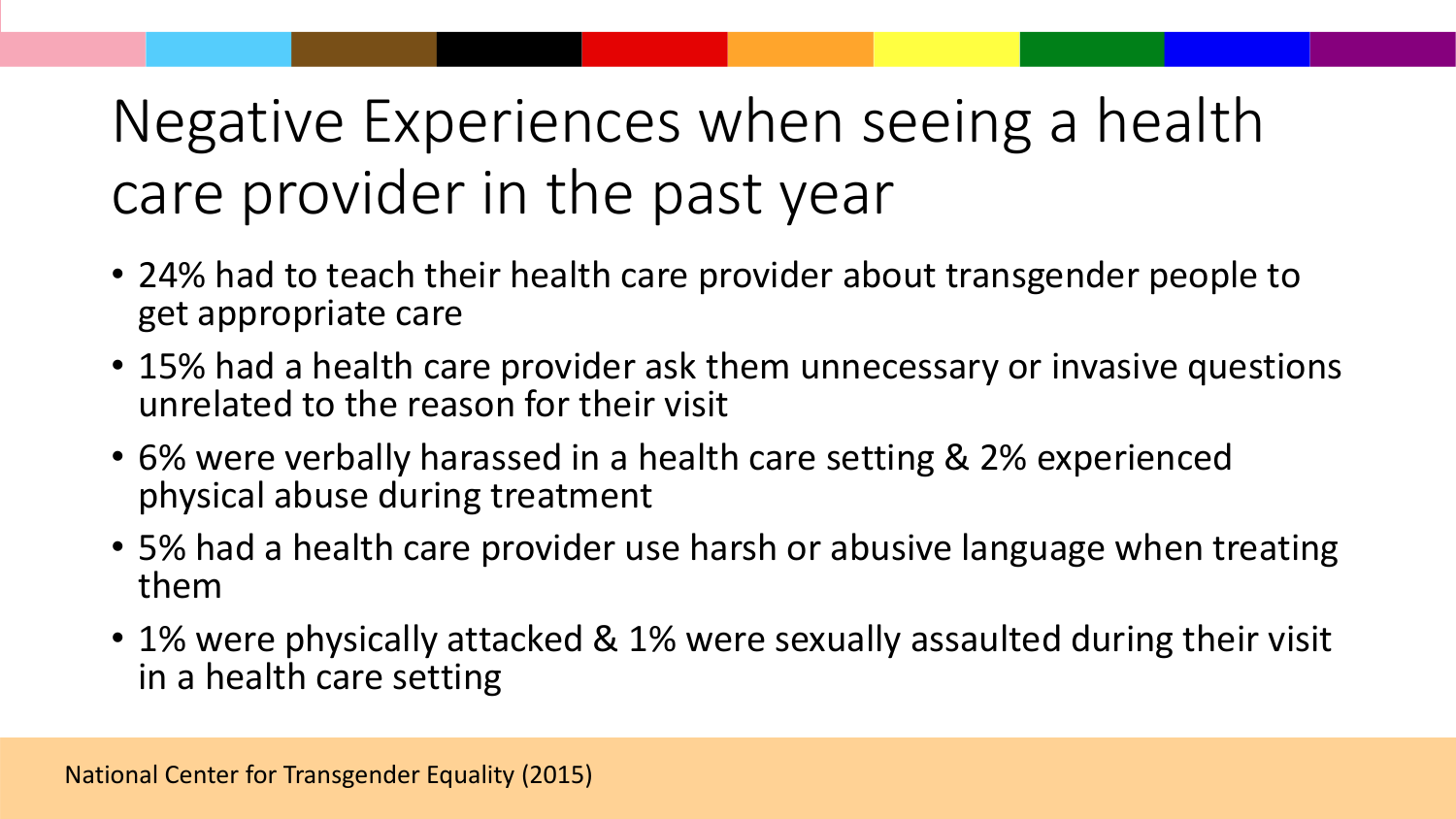#### Language

- Use the language your patients are using
	- Sexual orientation
	- Body
	- Genitals
- Use the name & pronouns your patients use regardless of legality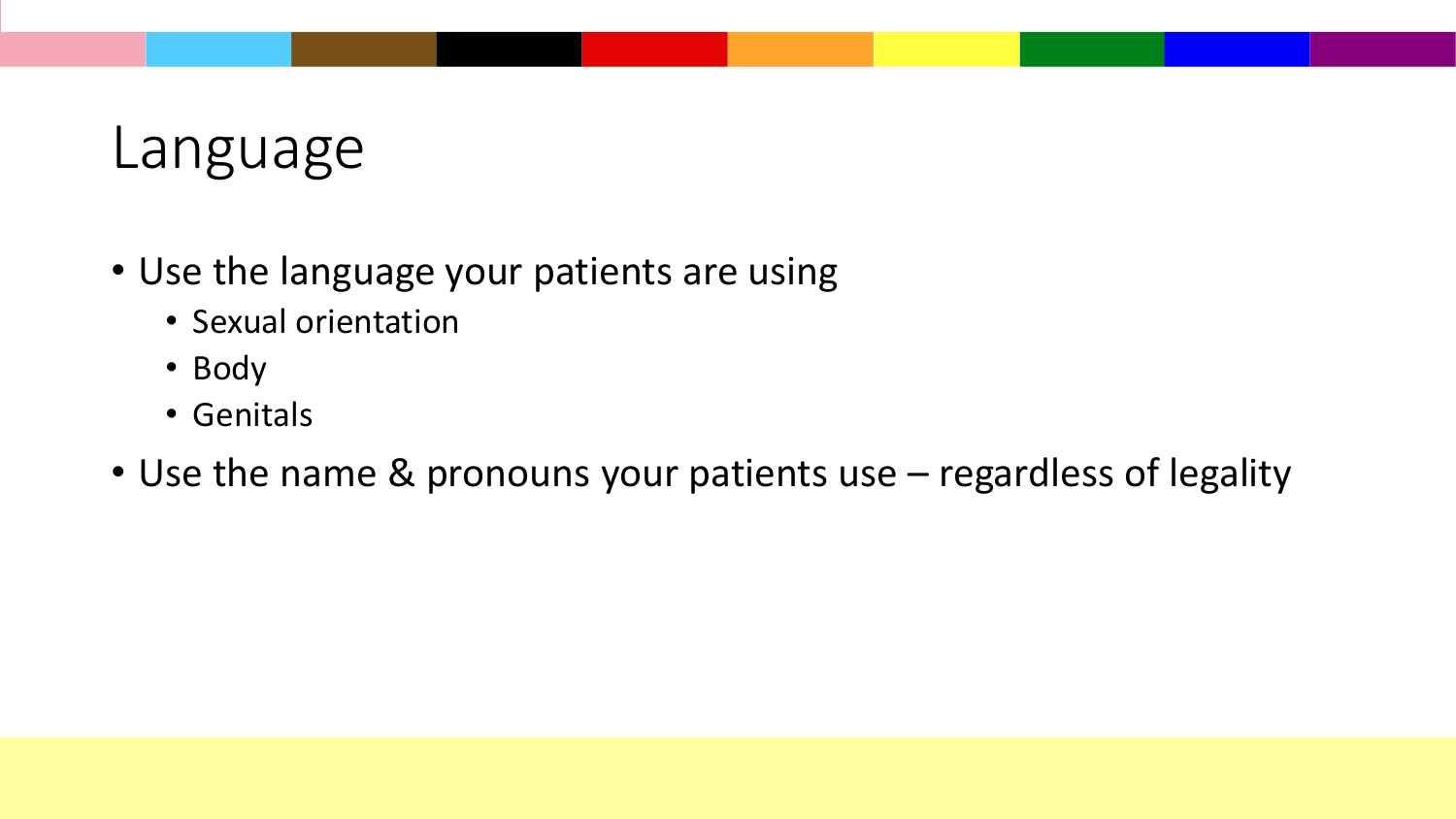## Language

| <b>Avoid Saying</b>                   | Say Instead                        | Why?                                                                                         | <b>Example</b>                                                                 |  |
|---------------------------------------|------------------------------------|----------------------------------------------------------------------------------------------|--------------------------------------------------------------------------------|--|
| "Born female" or "Born"<br>male"      | "Assigned female/male at<br>birth" | "Assigned" language<br>accurately depicts the<br>situation of what<br>happens at birth.      | Mike was assigned<br>female at birth and he<br>transitioned in high            |  |
| "Female-bodied" or<br>"Male-bodied"   |                                    | "-bodied" language is<br>often interpreted as an<br>invalidation of one's<br>gender identity | school.                                                                        |  |
| "Both genders" or<br>"Opposite sexes" | "All genders"                      | "Both" implies that are<br>only two; "Opposite"<br>reinforces antagonism<br>amongst genders  | "Video games aren't just<br>a boy thing $-$ kids of all<br>genders play them." |  |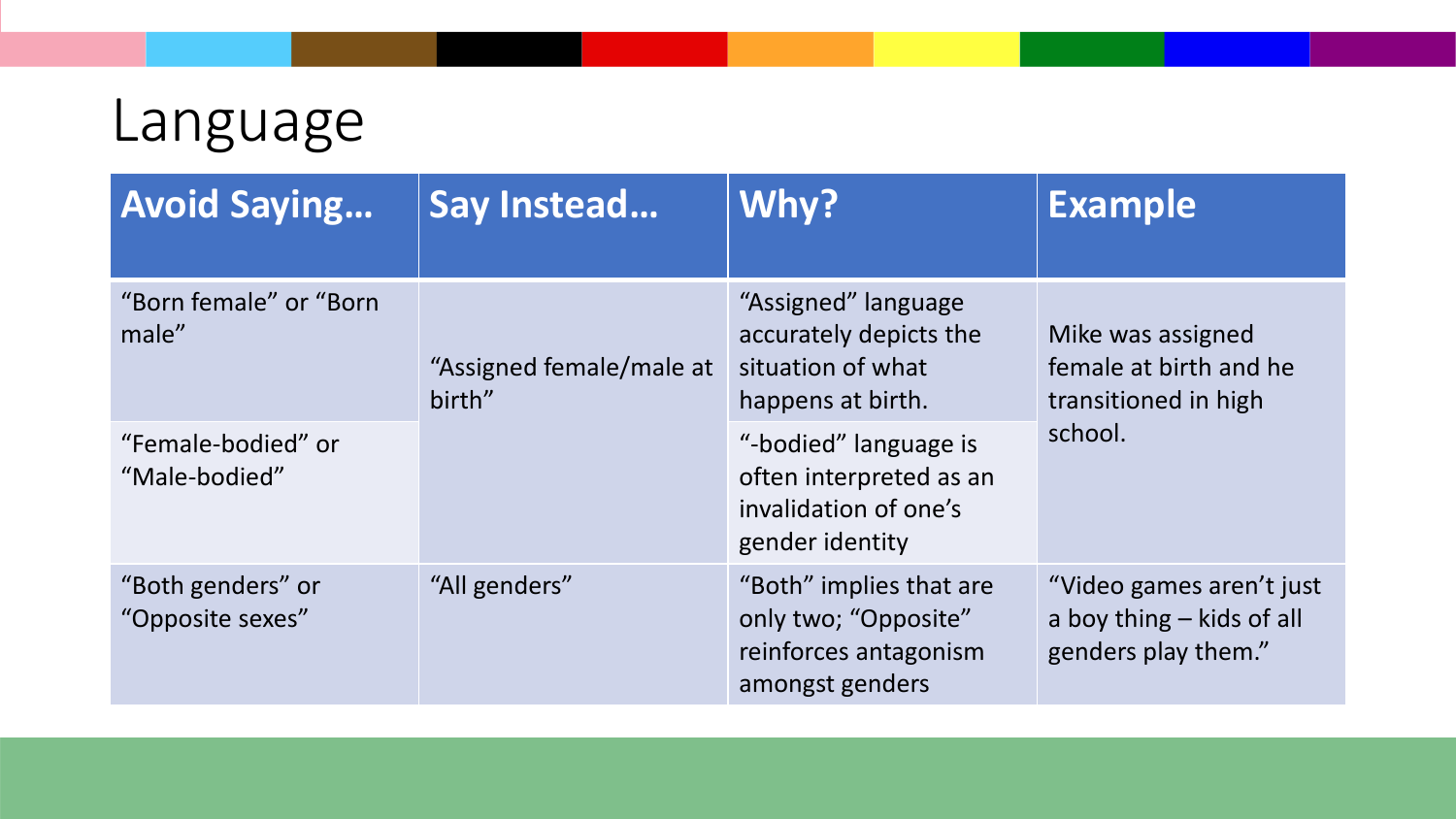#### Language Dos & Don'ts

#### **Affirming**

- Ask about pronouns
	- What are your pronouns?
	- My pronouns are <u>easing</u>, what are yours?
- Use gender inclusive language
	- Partner
	- Parent
	- Child

#### **Harmful**

- Condition
- Assuming pronouns
- Preference
- Lifestyle
- Change/re-assignment
- Behavior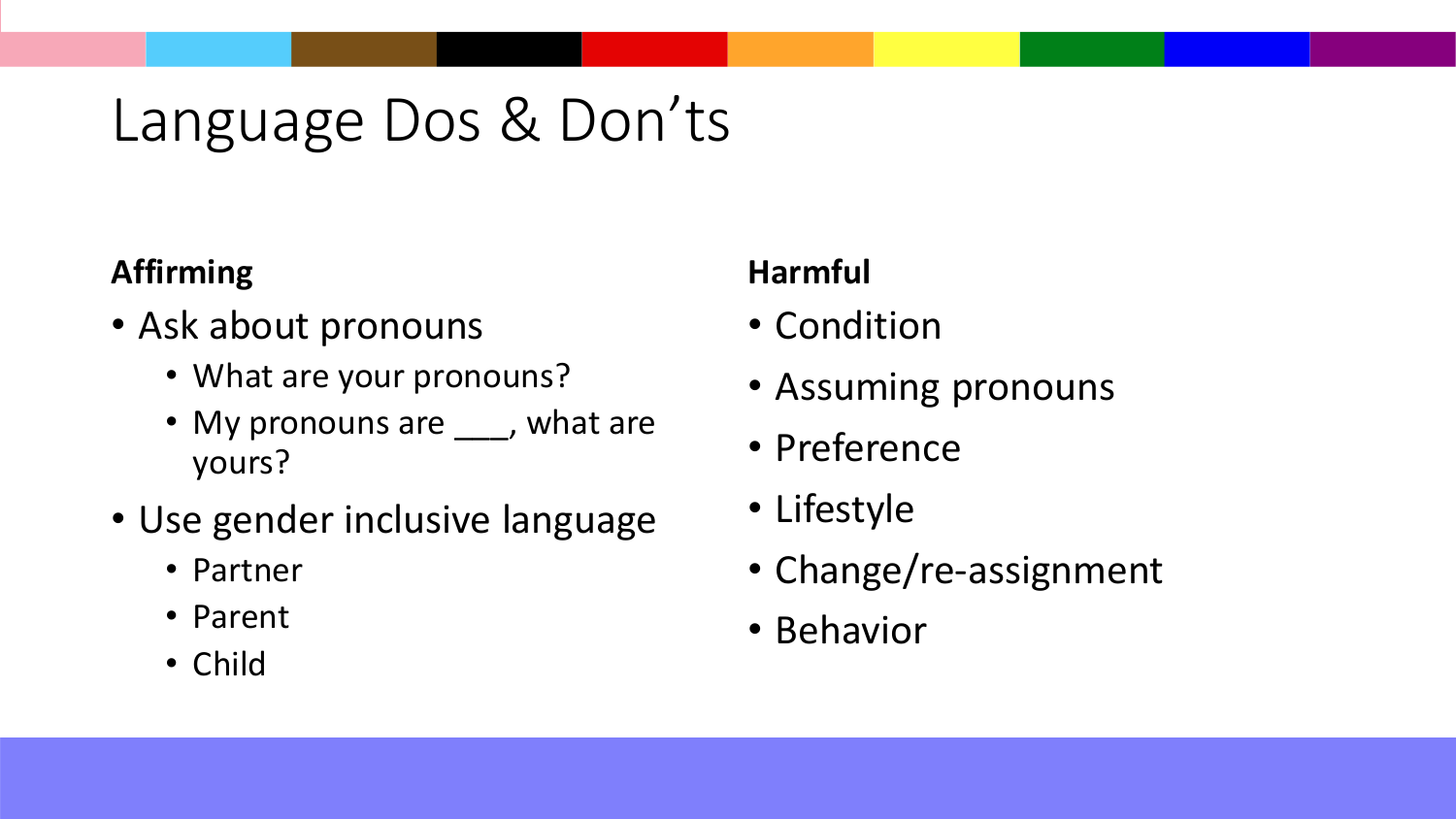### 10 Tips for Improving Services for Transgender & Non-Binary People

- 1. Make your outreach inclusive let trans and non-binary folks know about your services and display trans-positive cues in your office
- 2. Treat trans and non-binary folks with respect
- 3. Remember to always refer to trans and non-binary folks by the name and pronouns that they've shared with you
- 4. If you're unsure about pronouns or gender identity, ask politely
- 5. Have an effective policy for addressing discrimination in your office or organization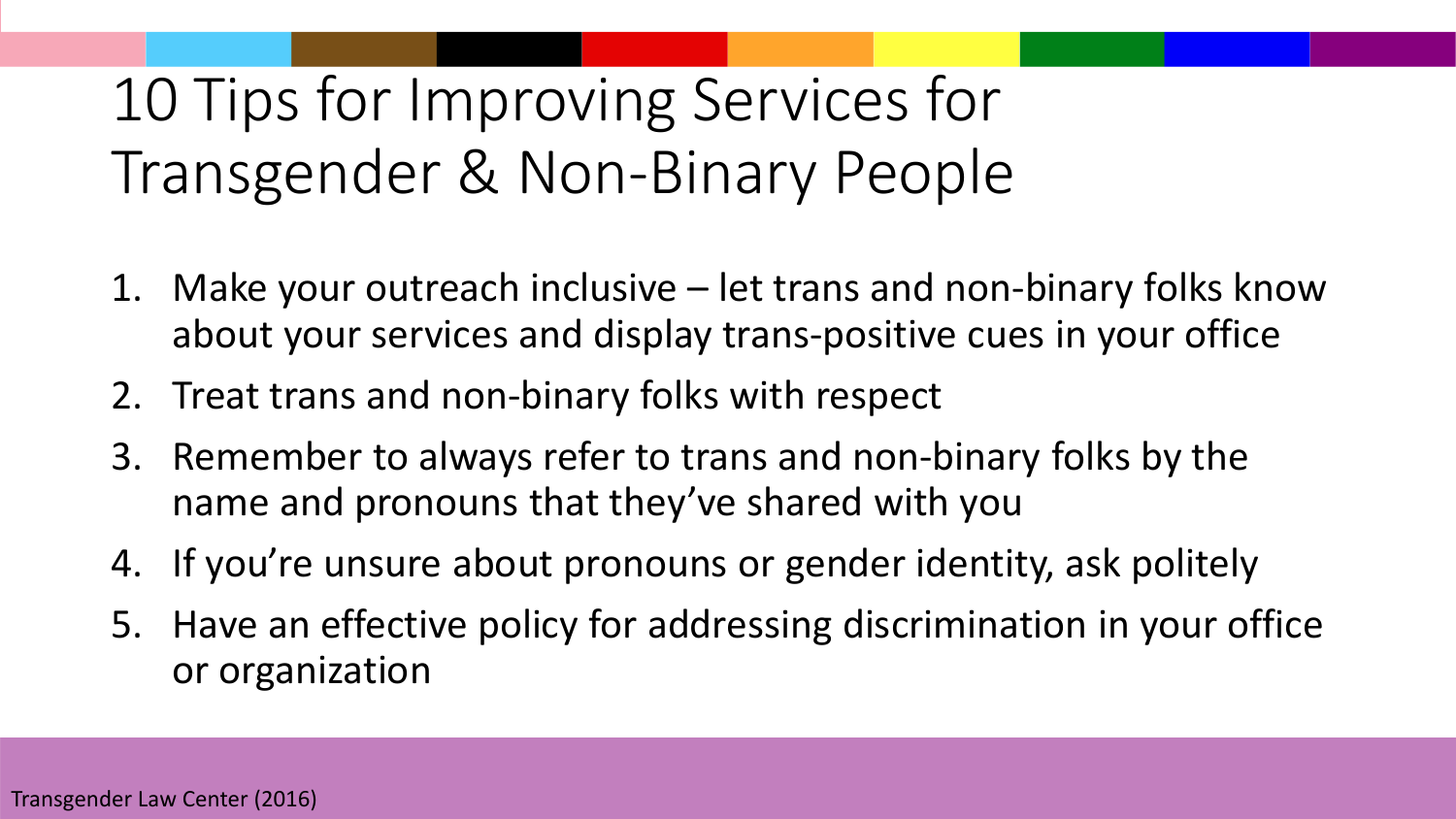### 10 Tips for Improving Services for Transgender & Non-Binary People

- 6. Focus on care instead of curiosity
- 7. Remember a trans or non-binary patient is not a "training opportunity" for other providers
- 8. Don't ask questions about their genitals if it is unrelated to their care
- 9. Never disclose a person's trans or non-binary identity to anyone who doesn't need to know
- 10. Keep learning about trans health care issues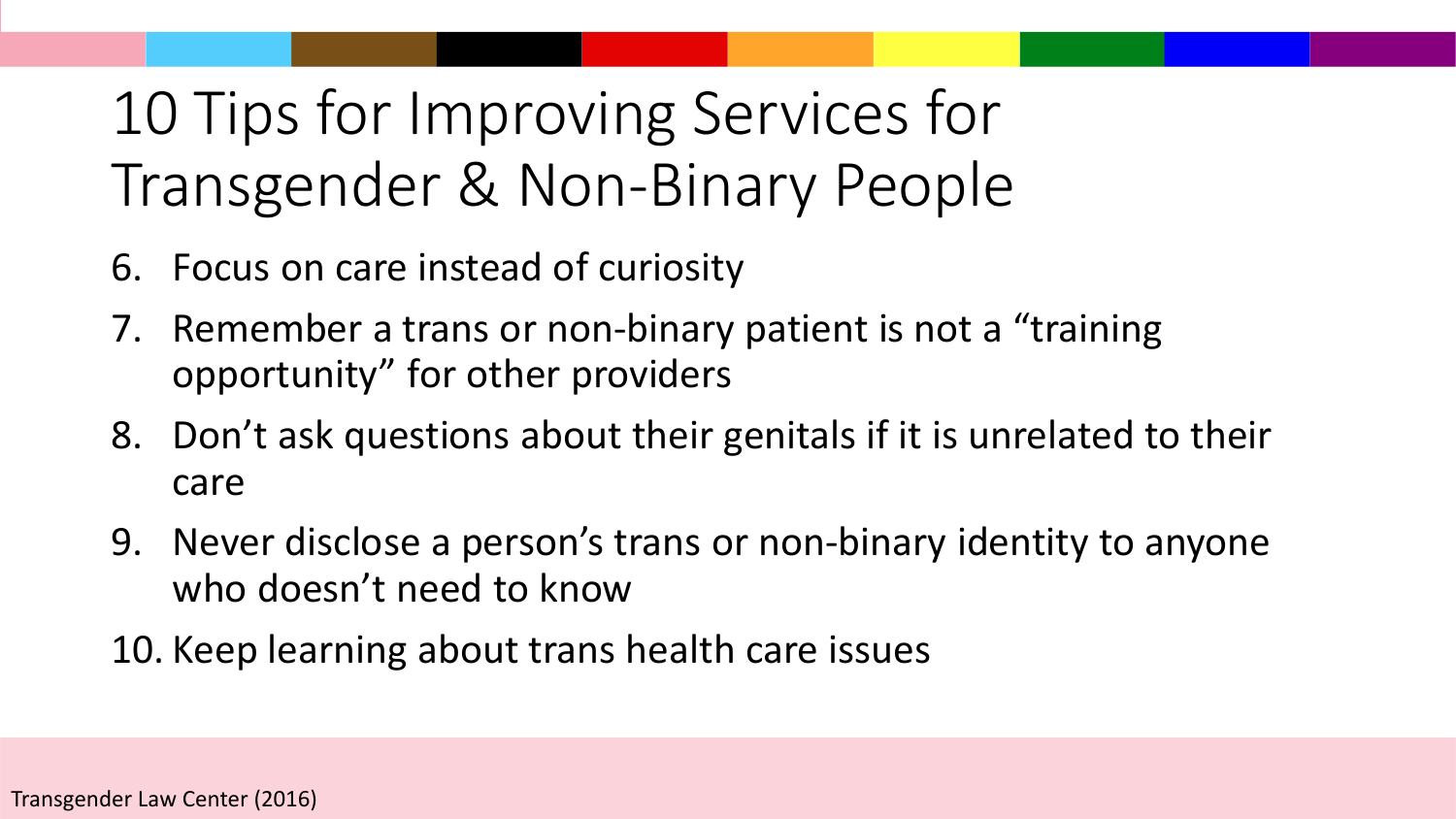### 8 Tips for Creating an Affirming Environment

- 1. Ask, Don't Tell or Assume
- 2. Be *Respectfully* **Clinically** Curious
- 3. Names & Pronouns Matter
- 4. Do Your Own Research
- 5. Intersectionality is Critical
- 6. Let Your Office Speak for You
- 7. It's a Team Effort
- 8. Remember: Ally is a verb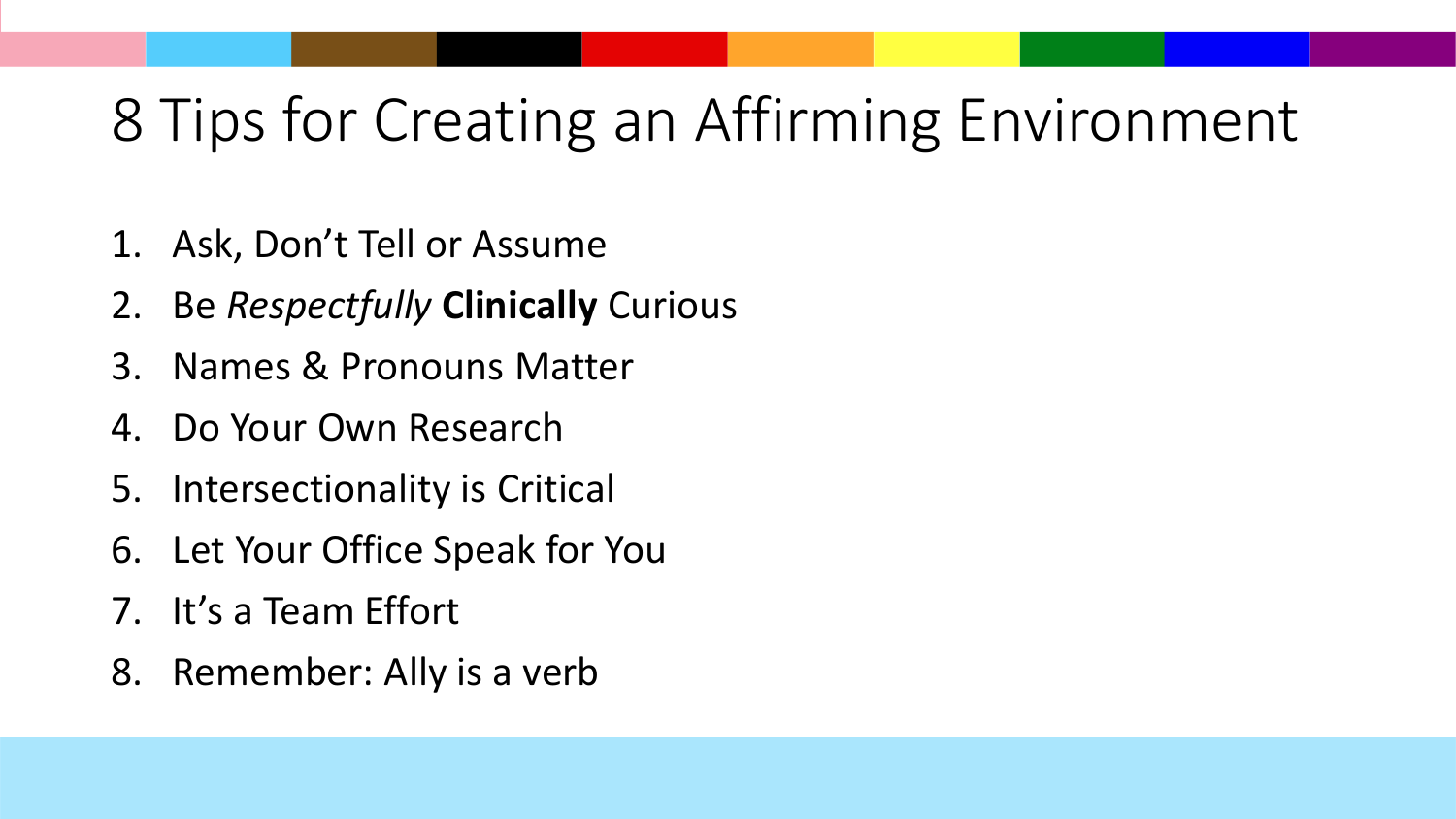### Terminology Reminder

- Ally
	- Any person that actively promotes and aspires to advance the culture of inclusion through intentional, positive and conscious efforts that benefit people as a whole.
- Allyship
	- a lifelong process of building relationships based on trust, consistency, and accountability with marginalized individuals and/or groups of people.
	- not self-defined; your work and efforts must be recognized by those you are seeking to ally with.
	- an opportunity to grow and learn about ourselves, whilst building confidence in others.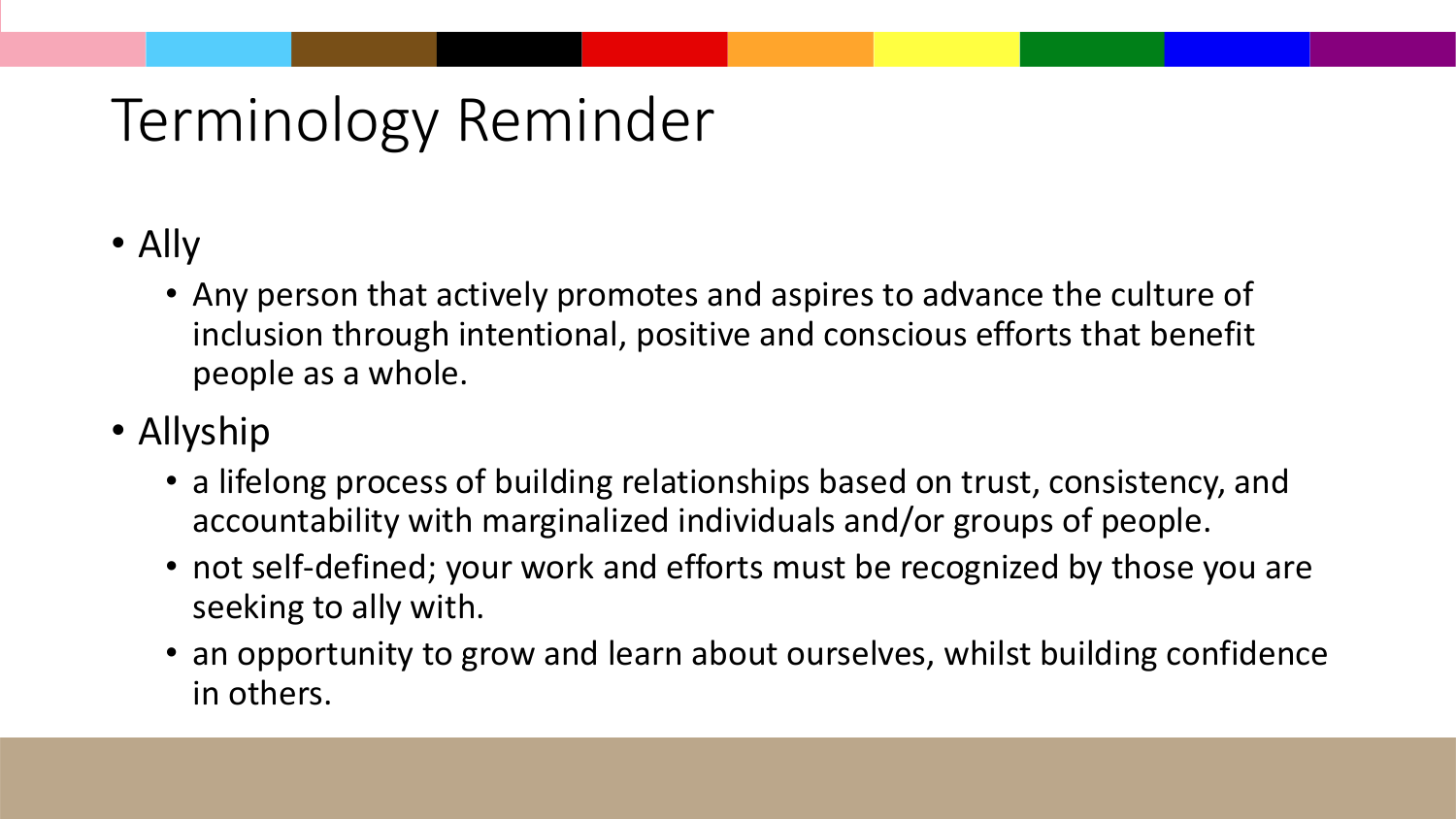### Continuing Education

- The World Professional Association for Transgender Health has [published Standards of Care for the Health of Transsexual,](https://www.wpath.org/publications/soc) Transgender, and Gender Nonconforming People
- [Gay & Lesbian Medical Association has published Guidelines for Care](https://npin.cdc.gov/publication/guidelines-care-lesbian-gay-bisexual-and-transgender-patients)  for Lesbian, Gay, Bisexual, and Transgender Patients
- [The National LGBTQIA+ Health Education Center](https://www.lgbtqiahealtheducation.org/) provides educational programs, resources, and consultation to health care organizations.
- Look into what is happening in your field or specialization